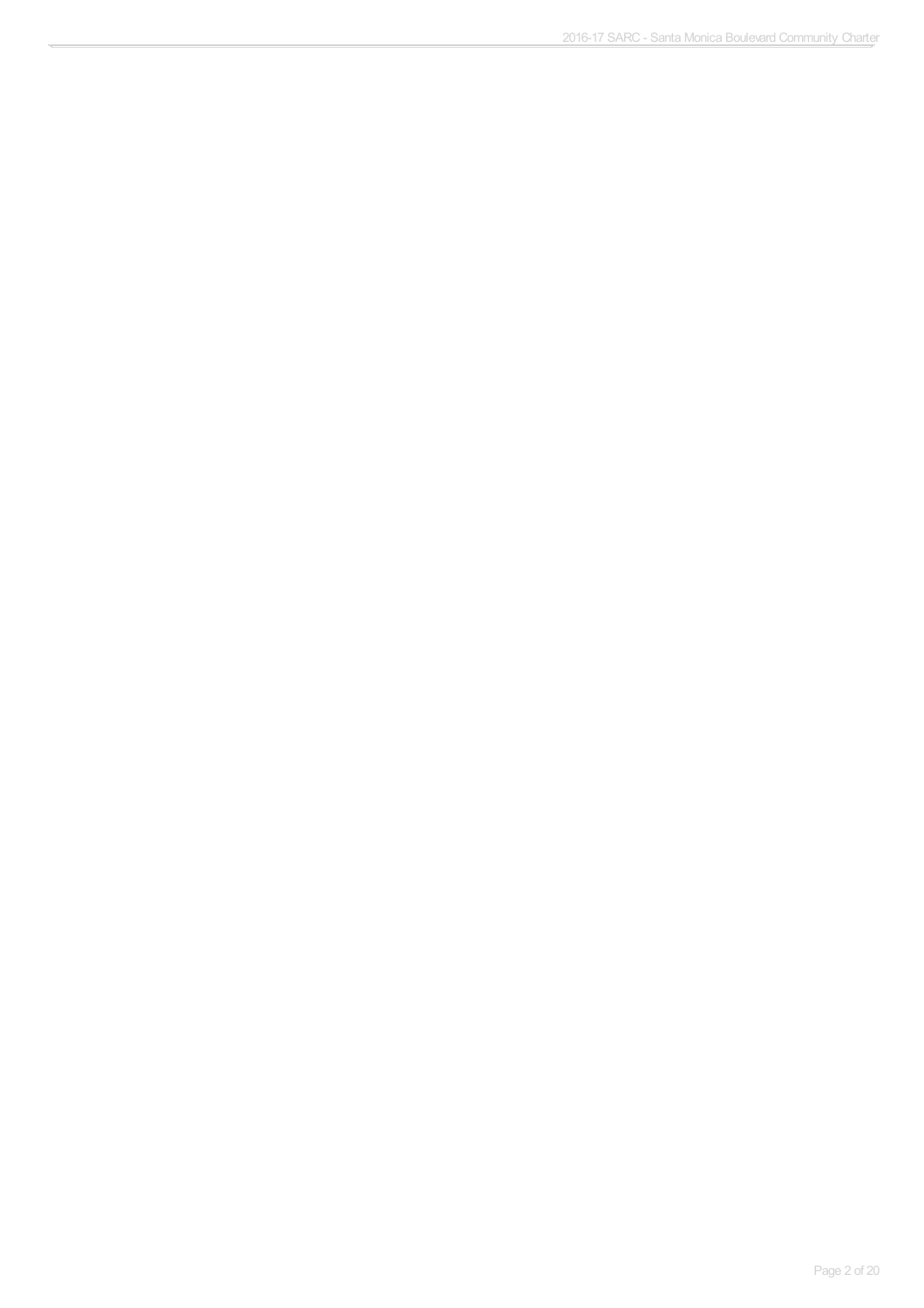# **About This School**

**Contact Information (School Year 2017-18)**

| District Contact Information (School Year 2017-18) |                         |  |  |  |
|----------------------------------------------------|-------------------------|--|--|--|
| <b>District Name</b>                               | Los Angeles Unified     |  |  |  |
| <b>Phone Number</b>                                | $(213) 241 - 1000$      |  |  |  |
| Superintendent                                     | Michelle King           |  |  |  |
| <b>E-mail Address</b>                              | michelle.king@lausd.net |  |  |  |
| <b>Web Site</b>                                    | www.lausd.net           |  |  |  |

| <b>School Contact Information (School Year 2017-18)</b> |                                          |  |  |  |  |
|---------------------------------------------------------|------------------------------------------|--|--|--|--|
| <b>School Name</b>                                      | Santa Monica Boulevard Community Charter |  |  |  |  |
| <b>Street</b>                                           | 1022 North Van Ness Ave.                 |  |  |  |  |
| City, State, Zip                                        | Los Angeles, Ca, 90038-3252              |  |  |  |  |
| <b>Phone Number</b>                                     | 323-469-0971                             |  |  |  |  |
| <b>Principal</b>                                        | Dr. David Riddick, Director              |  |  |  |  |
| <b>E-mail Address</b>                                   | driddick@fentoncharter.net               |  |  |  |  |
| <b>Web Site</b>                                         | http://smbccs.net                        |  |  |  |  |
| County-District-School 19647336019079<br>(CDS) Code     |                                          |  |  |  |  |

Last updated: 1/8/2018

#### **School Description and Mission Statement (School Year 2017-18)**

#### **Mission Statement:**

Santa Monica Boulevard Community Charter School promotes academic achievement in a collaborative environment that creates self-confident, self-reliant learners who will become positive contributors to their communities.

In May 2012, LAUSD approved the divestiture of SMBCCS to come under the governance of Fenton Charter Public Schools (FCPS). SMBCCS is one of five schools under the governance of FCPS. The SMBCCS leadership team, teachers, parents, and students share a renewed spirit of optimism in a stronger focus on student learning that has developed at the school. SMBCCS has a full time certificated staff consisting of 3 administrators, 41 classroom teachers, and 4 Educational Specialists. The school provides students with additional full time certificated staff members including a school pyschologist, school counselor, science teacher, music teacher, and two Instructional Technology Coaches. SMBCCS strives to provide students with a rigourouse instructional program that embodies social/emotional learning, acceleration, and differentiated instruction to cultivate self-reliant learners who will become positive contributors to their communities.

**Western Association of Schools and Colleges (WASC):** In 2014, SMBCCS was granted a six year accredidation status by the Western Association of Schools and Colleges (WASC). We are proud of the exceptional work of our students, staff, and parents.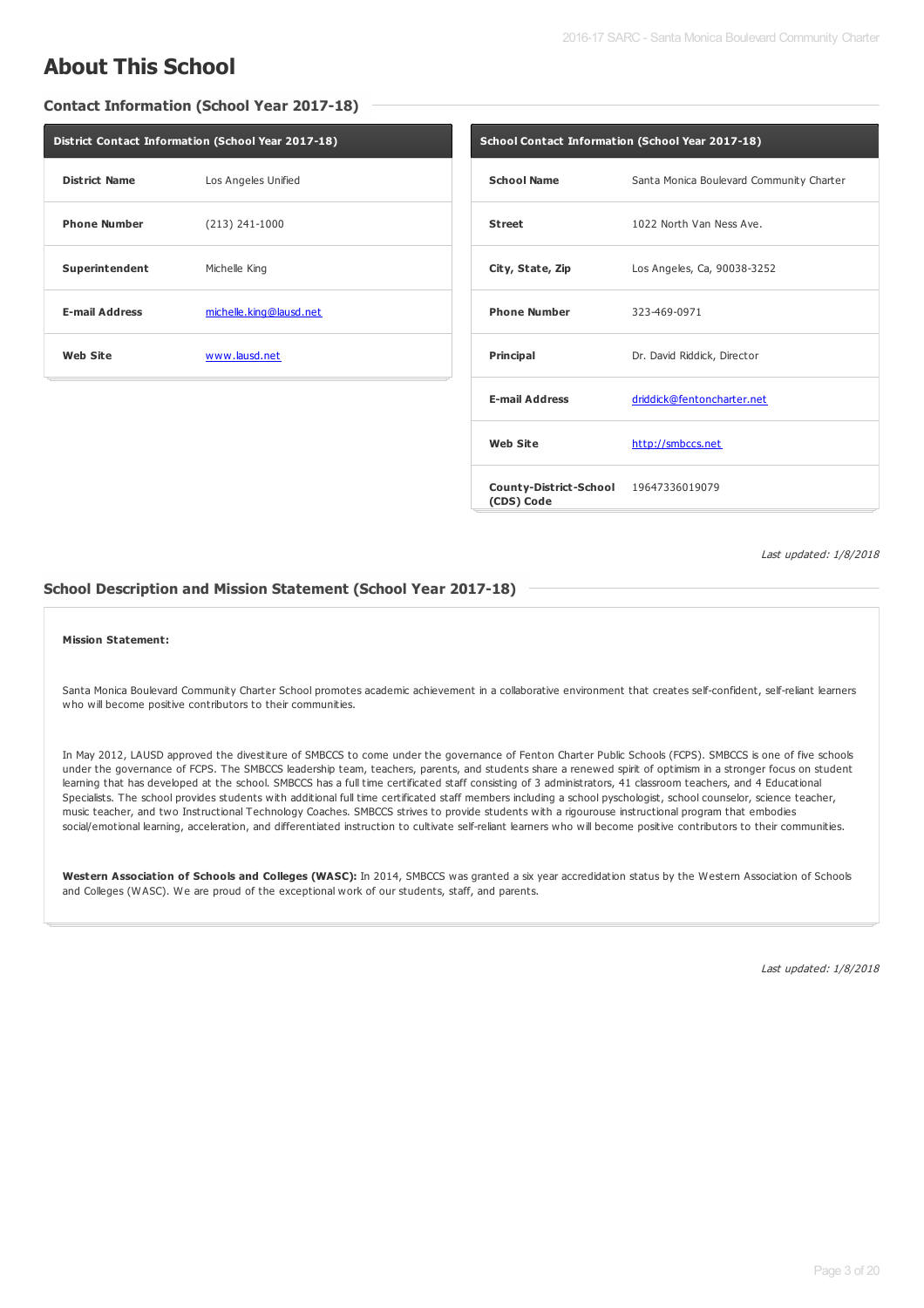## **Student Enrollment by Grade Level (School Year 2016-17)**

| <b>Grade Level</b>      | <b>Number of Students</b> |
|-------------------------|---------------------------|
| Kindergarten            | 170                       |
| Grade 1                 | 137                       |
| Grade 2                 | 117                       |
| Grade 3                 | 159                       |
| Grade 4                 | 145                       |
| Grade 5                 | 144                       |
| Grade 6                 | 81                        |
| <b>Total Enrollment</b> | 953                       |



Last updated: 1/8/2018

## **Student Enrollment by Student Group (School Year 2016-17)**

| <b>Student Group</b>                | <b>Percent of Total Enrollment</b> |
|-------------------------------------|------------------------------------|
| Black or African American           | 0.9%                               |
| American Indian or Alaska Native    | 0.0%                               |
| Asian                               | $1.2 \%$                           |
| Filipino                            | 0.3%                               |
| Hispanic or Latino                  | 95.0%                              |
| Native Hawaiian or Pacific Islander | $0.0\%$                            |
| White                               | 2.6%                               |
| Two or More Races                   | $0.0\%$                            |
| Other                               | $0.0\%$                            |
| <b>Student Group (Other)</b>        | <b>Percent of Total Enrollment</b> |
| Socioeconomically Disadvantaged     | 97.3%                              |
| English Learners                    | 63.6 %                             |
| Students with Disabilities          | 14.2 %                             |
| Foster Youth                        | $0.2 \%$                           |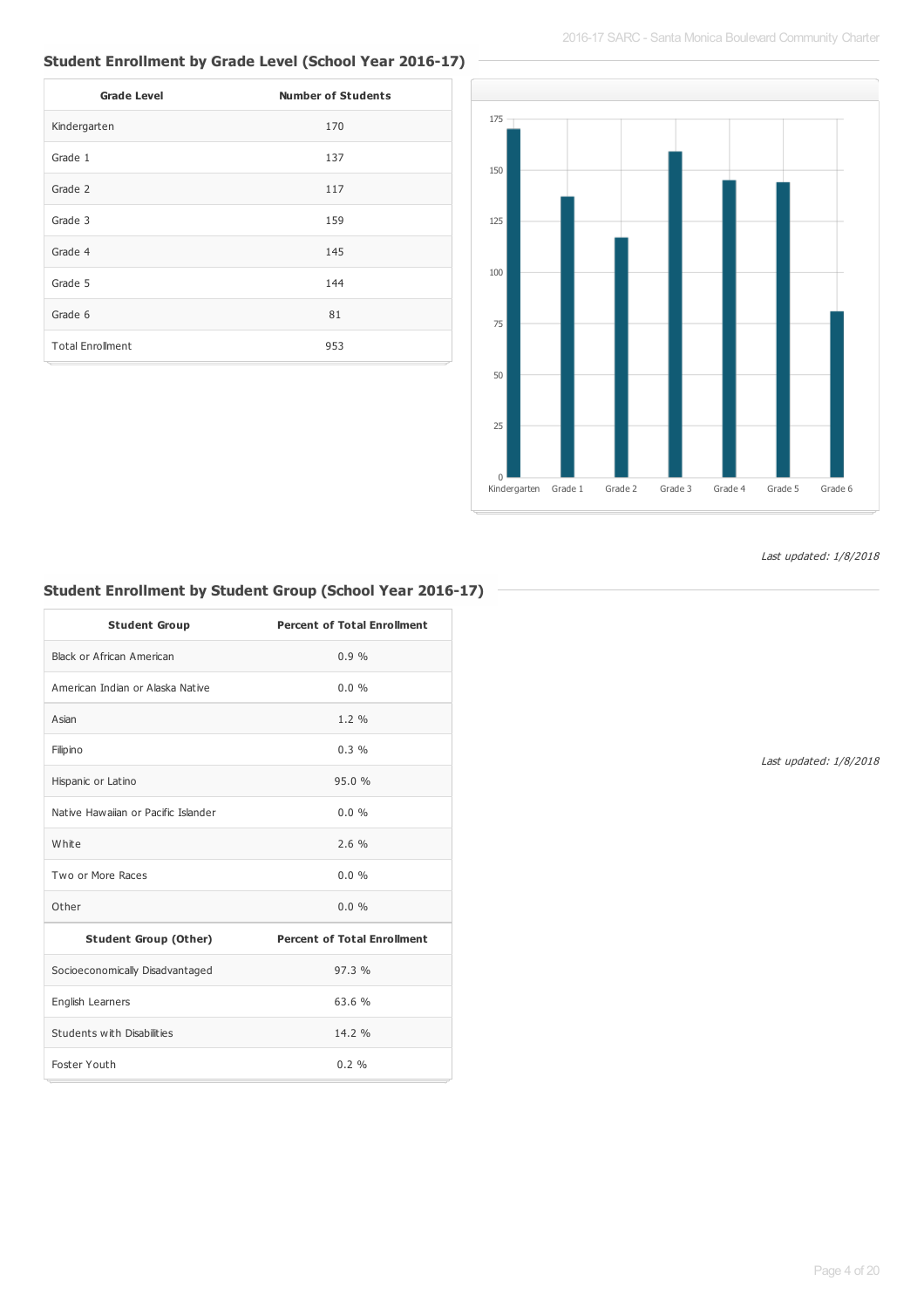# **A. Conditions of Learning**

# **State Priority: Basic**

The SARC provides the following information relevant to the State priority: Basic (Priority 1):

- . Degree to which teachers are appropriately assigned and fully credentialed in the subject area and for the pupils they are teaching;
- Pupils have access to standards-aligned instructional materials; and
- School facilities are maintained in good repair

#### **Teacher Credentials**

| <b>Teachers</b>                                                                   | School         |                |                | <b>District</b> |
|-----------------------------------------------------------------------------------|----------------|----------------|----------------|-----------------|
|                                                                                   | $2015 -$<br>16 | $2016 -$<br>17 | $2017 -$<br>18 | $2017 -$<br>18  |
| With Full Credential                                                              | 48             | 49             | 49             |                 |
| Without Full Credential                                                           | $\Omega$       | $\Omega$       | 0              |                 |
| Teachers Teaching Outside Subject<br>Area of Competence (with full<br>credential) | $\Omega$       | $\Omega$       | $\Omega$       |                 |



Last updated: 1/8/2018

#### **Teacher Misassignments and Vacant Teacher Positions**

| <b>Indicator</b>                                  | $2015 -$<br>16 | $2016 -$<br>17 | $2017 -$<br>18 |
|---------------------------------------------------|----------------|----------------|----------------|
| Misassignments of Teachers of English<br>Learners | 0              | $\Omega$       | 0              |
| Total Teacher Misassignments*                     | 0              | O              | 0              |
| Vacant Teacher Positions                          | U              |                | 0              |



Note: "Misassignments" refers to the number of positions filled by teachers who lack legal authorization to teach that grade level, subject area, student group, etc.

\* Total Teacher Misassignments includes the number of Misassignments of Teachers of English Learners.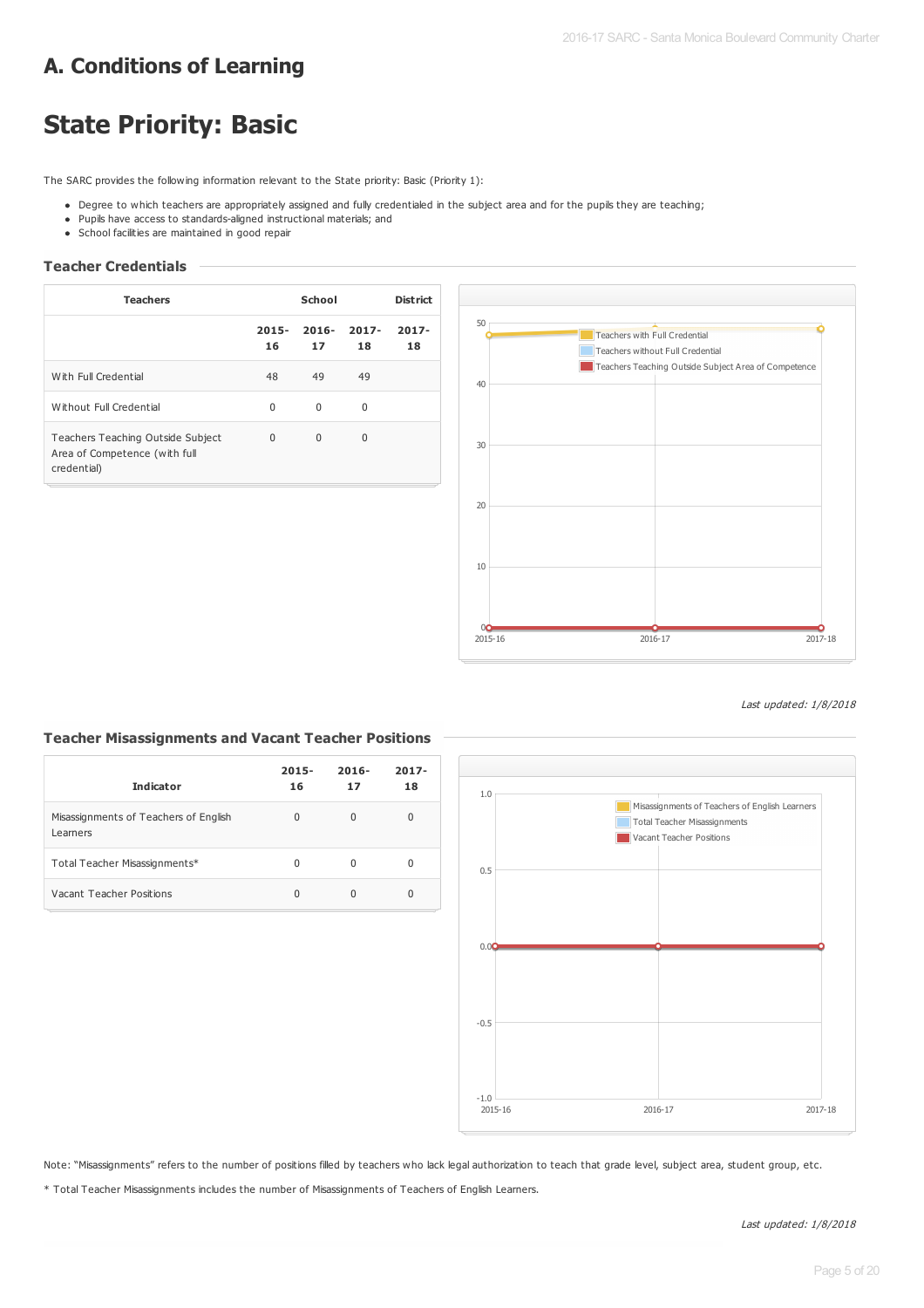## **Quality, Currency, Availability of Textbooks and Instructional Materials (School Year 2017-18)**

Year and month in which the data were collected: January 2018

| Subject                                | Textbooks and Instructional Materials/year of Adoption                                                                                                                                                                                                                                                                                                                                                                                                                                                                                                                                                                                                                                                                                                                                                                                                                    | <b>From Most</b><br>Recent<br>Adoption? | Percent<br><b>Students</b><br>Lacking<br>Own<br>Assigned<br>Copy |
|----------------------------------------|---------------------------------------------------------------------------------------------------------------------------------------------------------------------------------------------------------------------------------------------------------------------------------------------------------------------------------------------------------------------------------------------------------------------------------------------------------------------------------------------------------------------------------------------------------------------------------------------------------------------------------------------------------------------------------------------------------------------------------------------------------------------------------------------------------------------------------------------------------------------------|-----------------------------------------|------------------------------------------------------------------|
| Reading/Language<br>Arts               | Benchmark Advance, a program of Benchmark Education, was adopted in 2016 as the school wide language arts<br>series. Benchmark Advance is a research-based comprehensive language arts program that integrates instruction in all<br>areas of the discipline. It incorporates high quality, multi-cultural, award-winning literature with explicit instruction and<br>ample practice. Benchmark integrates the components of a balanced literacy program under a single umbrella:<br>phonemic awareness and phonics, fluency, reading comprehension strategies, English language development and<br>mainstreaming strategies, differentiated instruction techniques and materials, small group strategies and resources,<br>and vocabulary tools and strategies. Benchmark is on the approved Language Arts adoption list from the California<br>Department of Education. | Yes                                     | 0.0%                                                             |
| Mathematics                            | My Math, published by McGraw Hill Education, is the schoolwide mathematics series and has been implemented in all<br>grades since August 2015. The series utilizes hands-on activities to introduce new concepts with rich mathematical<br>conversations actively engaging students in the learning process while concepts are developed, reviewed, and<br>practiced over time. The series is aligned with the Common Core State Standards for mathematics.                                                                                                                                                                                                                                                                                                                                                                                                               | Yes                                     | $0.0\%$                                                          |
| Science                                | Santa Monica Boulevard Community Charter School adopted Scott Foresman's California Science in 2006.                                                                                                                                                                                                                                                                                                                                                                                                                                                                                                                                                                                                                                                                                                                                                                      | Yes                                     | $0.0\%$                                                          |
| History-Social<br>Science              | California Studies Weekly - Social Studies, published by Studies Weekly, is the schoolwide Social Studies series and has<br>been implemented in all grades since August 2017.                                                                                                                                                                                                                                                                                                                                                                                                                                                                                                                                                                                                                                                                                             | Yes                                     | $0.0\%$                                                          |
| Foreign Language                       |                                                                                                                                                                                                                                                                                                                                                                                                                                                                                                                                                                                                                                                                                                                                                                                                                                                                           |                                         | 0.0%                                                             |
| Health                                 |                                                                                                                                                                                                                                                                                                                                                                                                                                                                                                                                                                                                                                                                                                                                                                                                                                                                           |                                         | 0.0%                                                             |
| Visual and<br>Performing Arts          |                                                                                                                                                                                                                                                                                                                                                                                                                                                                                                                                                                                                                                                                                                                                                                                                                                                                           |                                         | 0.0%                                                             |
| Science Lab<br>Eqpmt (Grades 9-<br>12) | N/A<br>Note: Cells with N/A values do not require data.                                                                                                                                                                                                                                                                                                                                                                                                                                                                                                                                                                                                                                                                                                                                                                                                                   | N/A                                     | 0.0%                                                             |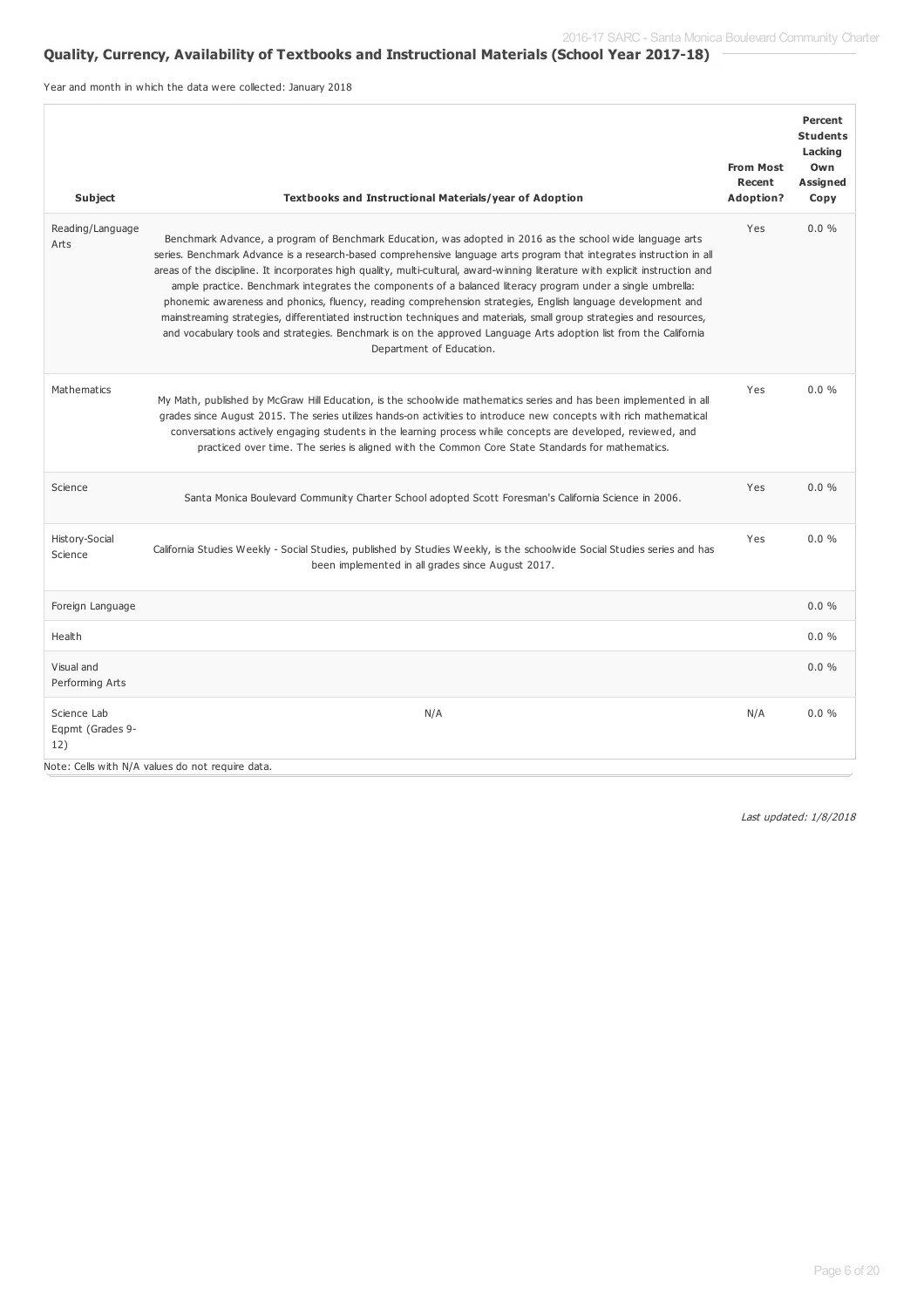#### **School Facility Conditions and Planned Improvements**

The custodial and maintenance staff of Santa Monica Blvd. Community Charter School (SMBCCS) make every effort to ensure a safe, clean, and secure environment for students and staff. Classrooms are cleaned daily, and student restrooms are cleaned three to five times a day. Classroom floors and hallways are stripped and waxed four times a year, and all carpets are professionally cleaned four times a year and additionally as needed. The facility is maintained by the SMBCCS custodial and maintenance staff, with the added assistance of a gardener one full day a week. The gardener trims plants and trees, weeds, rakes and mows the two grass areas, and removes and replaces plants and flowers as needed. Professional tree trimmers are hired to trim the twenty mature trees (most as old as the 50-year old campus) every three years. Any areas of the school that are in need of repair are cared for immediately and routine maintenance such as interior and exterior painting is conducted regularly and as needed.

On May 10, 2012, after the divestiture of SMBCCS to FCPS, Kelly Schmader, LAUSD's Chief Facilities Executive and Roger Finstad, Director of Maintenance and Operations for LAUSD, visited SMBCCS to review repairs needed at SMBCCS. Recommendations were made to repair the black top on the playground, bathrooms in the J-building, removal of the black top where a bungalow was to be extracted, repair the leaking roof in the "Towers", and refurbish the windows in the twostory building. These renovations took place during the 2012-13 school year. We are very fortunate to have a positive relationship with LAUSD's facilities division and commend the district on their proactive approach to ensure the safety of our students. The windows and exterior doors of the "Towers" were replaced during the 2013-14 school year.

In addition to LAUSD upgrades, Santa Monica completed the following upgrades to the facility in 2012-13:

- Installation of an intrusion alarm system for the campus as well as the parent center
- Re-keying of the campus to ensure school safety
- Improvements to the technology infrastructure. This includes switching from LAUSD to Time Warner's network and ensuring internet connectivity and phone service to all classrooms.

Santa Monica completed the following upgrades to the facility during the 2014-15 school year:

- 1. Installation of a walkway behind the north and south towers to ensure safety during emergency drills and afternoon dismissal
- 2. Technology upgrades in the auditorium
- Installation of Apple TV; Backward Facing Projection Screen and Projector; Media Panel; Microphones
- New Paint to the Main Building and bungalows
- Installation of awnings to all bungalows doors
- Completion and Grand Opening of the new Parent Center in November 2015 and parking lot
- Installation of digital clocks in all classrooms and offices

Santa Monica completed the following upgrades to the facility during the 2015-16 school year:

- . Replaced three bungalows with new bungalows approved through the Division of the State Architect; Added two additional student bathrooms and one adult bathroom
- Added two large grass areas one on the main yard and one at a dismissal gate
- Upgraded the grass area and playground equipment on the Kindergarten yard
- $\bullet$  Installed computer counters in every room
- Added three additional Apple iMac computers per class to meet our 3 to 1 student-to-computer ratio
- Installed additional drainage line for surfacewater runoff

Santa Monica completed the following upgrades to the facility during the 2016-17 school year:

Added additional LED lighting for additional safety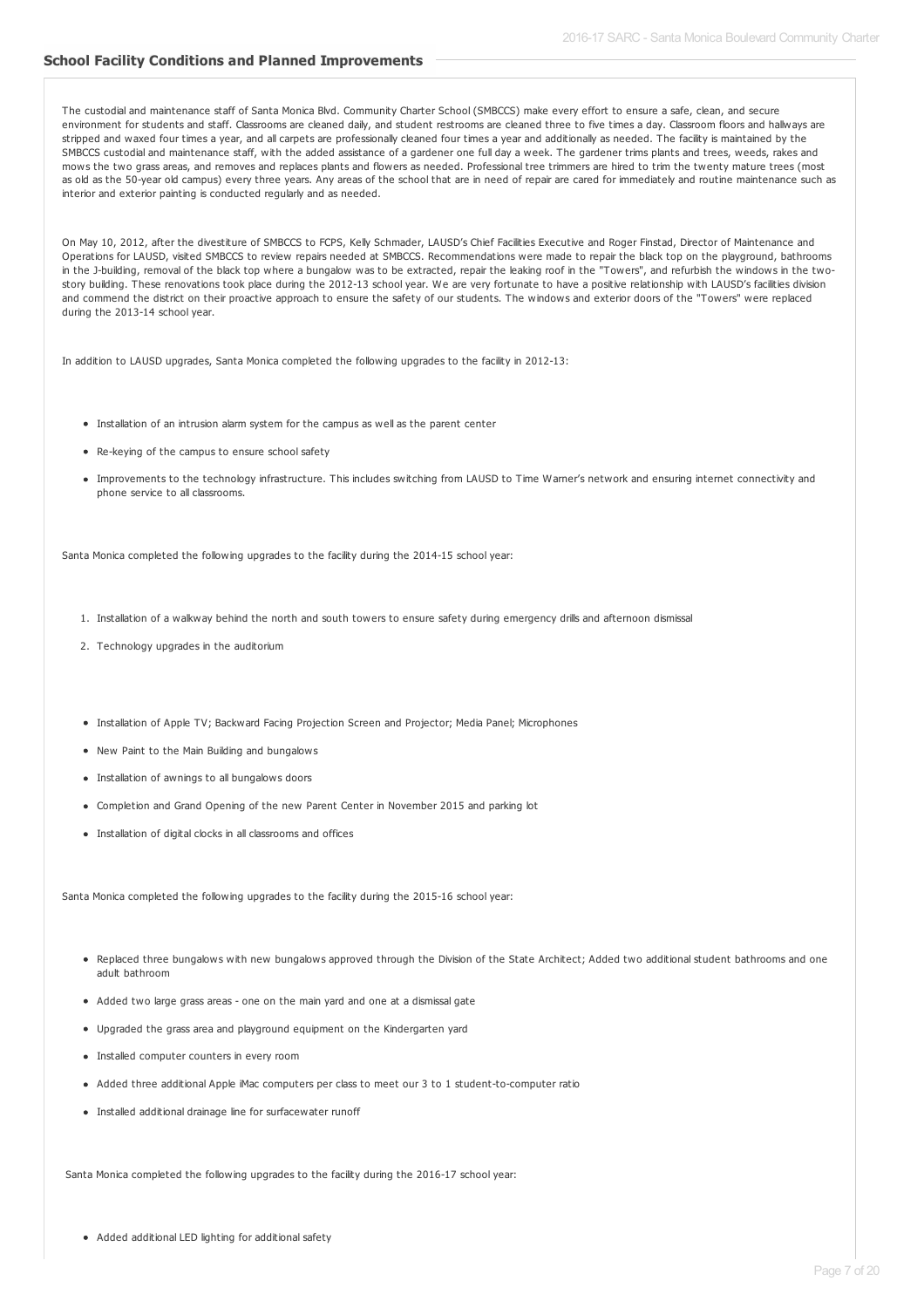Repaved a section of the school yard

- Installed additional security cameras to increase student safety throughout the day and during dismissal.
- Installed Ultra Short Throw Interactive projectors in all classrooms.

Santa Monica completed the following upgrades to the facility during the 2017-18 school year:

- Planted trees for additional security along the school perimeter fence on Van Ness Avenue
- Added additional LED lighting around the perimeter of the school
- Added additional iPads and Laptop computers for a 1 to 1 student-to-digital device ratio
- Installed an automotic entry/exit gate at the staff parking lot
- Purchased new outside tables in our outdoor PreK/Kinder play area

Last updated: 1/9/2018

#### **School Facility Good Repair Status**

Year and month of the most recent FIT report: January 2018

| <b>System Inspected</b>                                            | Rating | <b>Repair Needed and</b><br><b>Action Taken or</b><br><b>Planned</b> |
|--------------------------------------------------------------------|--------|----------------------------------------------------------------------|
| Systems: Gas Leaks, Mechanical/HVAC,<br>Sewer                      | Good   |                                                                      |
| <b>Interior: Interior Surfaces</b>                                 | Good   |                                                                      |
| Cleanliness: Overall Cleanliness,<br>Pest/Vermin Infestation       | Good   |                                                                      |
| Electrical: Electrical                                             | Good   |                                                                      |
| Restrooms/Fountains: Restrooms,<br>Sinks/Fountains                 | Good   |                                                                      |
| Safety: Fire Safety, Hazardous Materials                           | Good   |                                                                      |
| Structural: Structural Damage, Roofs                               | Good   |                                                                      |
| External: Playground/School Grounds,<br>Windows/Doors/Gates/Fences | Good   |                                                                      |

### **Overall Facility Rate**

Year and month of the most recent FIT report: January 2018

Overall Rating **Exemplary**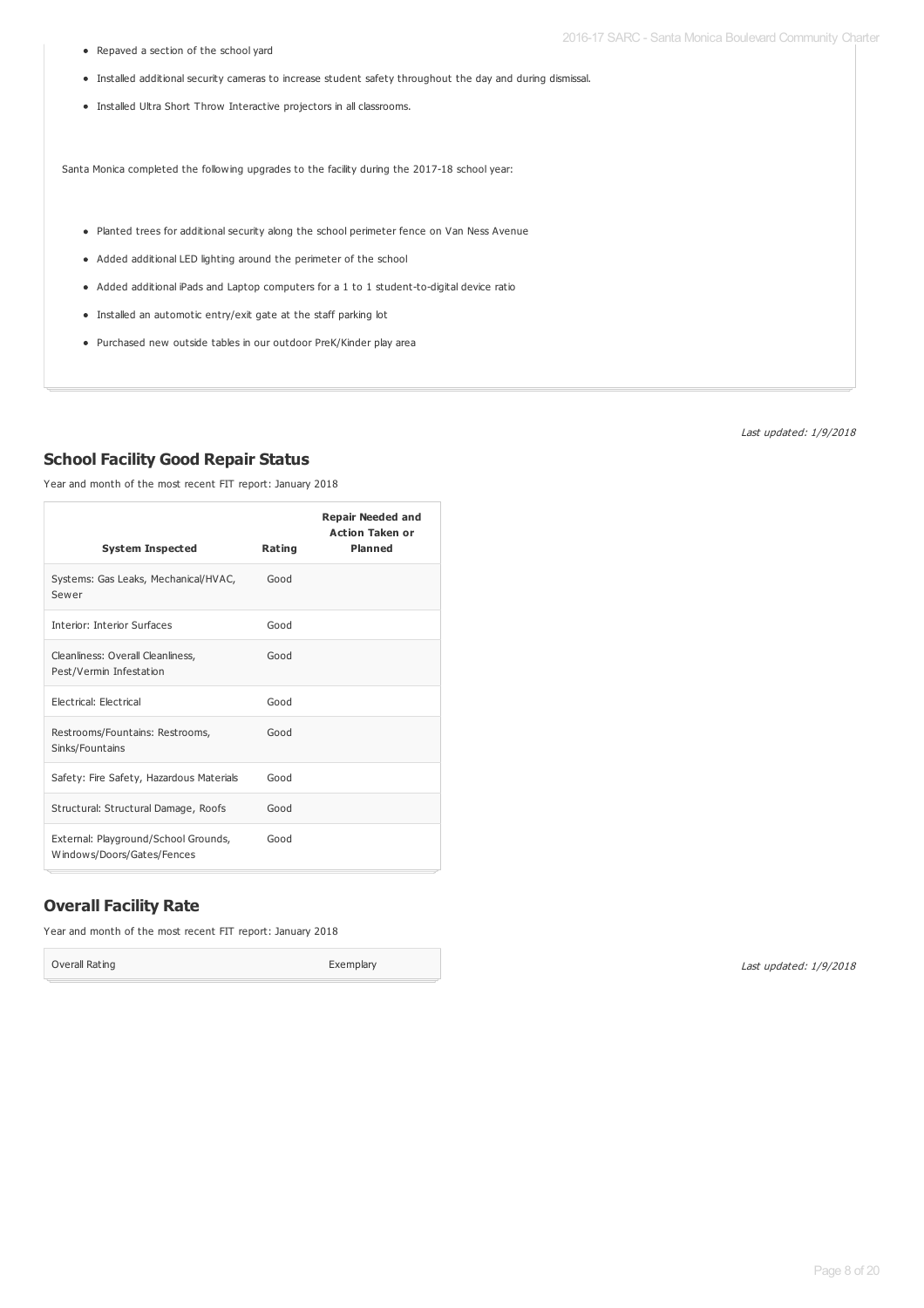# **B. Pupil Outcomes**

# **State Priority: Pupil Achievement**

The SARC provides the following information relevant to the State priority: Pupil Achievement (Priority 4):

- **Statewide assessments** (i.e., California Assessment of Student Performance and Progress [CAASPP] System, which includes the Smarter Balanced Summative Assessments for students in the general education population and the California Alternate Assessments [CAAs] for English language arts/literacy [ELA] and mathematics given in grades three through eight and grade eleven. Only eligible students may participate in the administration of the CAAs. CAAs items are aligned with alternate achievement standards, which are linked with the Common Core State Standards [CCSS] for students with the most significant cognitive disabilities); and
- The percentage of students who have successfully completed courses that satisfy the requirements for entrance to the University of California and the California State University, or career technical education sequences or programs of study.

#### **CAASPP Test Results in ELA and Mathematics for All Students**

#### **Grades Three through Eight and Grade Eleven (School Year 2016-17)**

|                                                      | Percentage of Students Meeting or Exceeding the State Standards |         |                 |         |              |         |  |
|------------------------------------------------------|-----------------------------------------------------------------|---------|-----------------|---------|--------------|---------|--|
|                                                      | School                                                          |         | <b>District</b> |         | <b>State</b> |         |  |
| <b>Subject</b>                                       | 2015-16                                                         | 2016-17 | 2015-16         | 2016-17 | 2015-16      | 2016-17 |  |
| English Language Arts / Literacy (grades 3-8 and 11) | 33%                                                             | 35%     | 39%             | 40%     | 48%          | 48%     |  |
| Mathematics (grades 3-8 and 11)                      | 27%                                                             | 30%     | 29%             | 30%     | 36%          | 37%     |  |

Note: Percentages are not calculated when the number of students tested is ten or less, either because the number of students in this category is too small for statistical accuracy or to protect student privacy.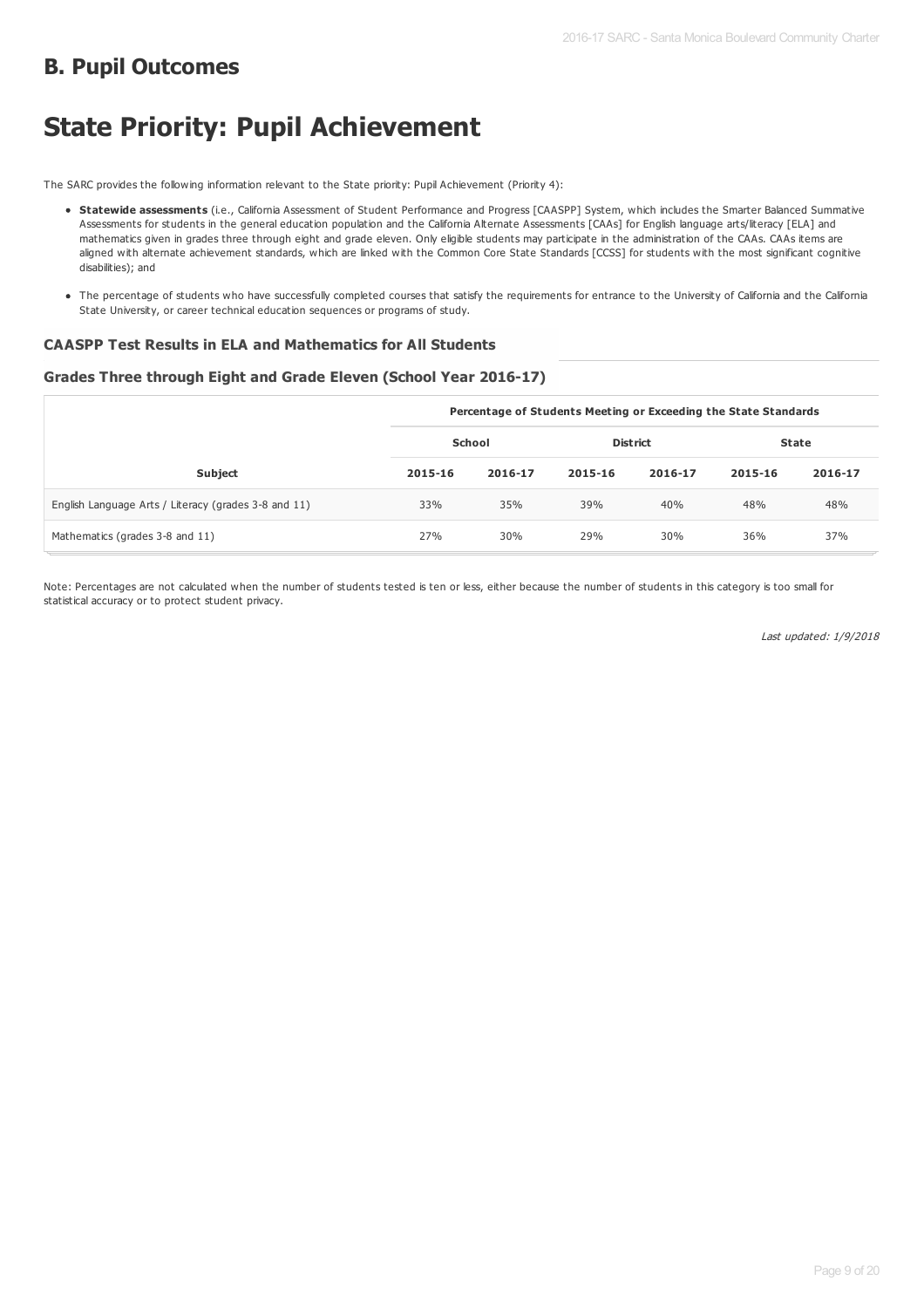#### **CAASPP Test Results in ELA by Student Group**

#### **Grades Three through Eight and Grade Eleven (School Year 2016-17)**

| <b>Student Group</b>                          | <b>Total Enrollment</b>                             | <b>Number Tested</b>                                | <b>Percent Tested</b>                               | <b>Percent Met or Exceeded</b> |
|-----------------------------------------------|-----------------------------------------------------|-----------------------------------------------------|-----------------------------------------------------|--------------------------------|
| All Students                                  | 540                                                 | 524                                                 | 97.04%                                              | 35.11%                         |
| Male                                          | 286                                                 | 275                                                 | 96.15%                                              | 29.09%                         |
| Female                                        | 254                                                 | 249                                                 | 98.03%                                              | 41.77%                         |
| Black or African American                     | $\hspace{0.05cm} -\hspace{0.05cm} -\hspace{0.05cm}$ | $\hspace{0.05cm} -\hspace{0.05cm} -\hspace{0.05cm}$ | $\hspace{0.05cm} -\hspace{0.05cm} -\hspace{0.05cm}$ |                                |
| American Indian or Alaska Native              |                                                     |                                                     |                                                     |                                |
| Asian                                         | $\overline{\phantom{a}}$                            | $\overline{\phantom{a}}$                            | $\overline{\phantom{a}}$                            |                                |
| Filipino                                      | $-$                                                 | $\overline{\phantom{a}}$                            | $\overline{\phantom{a}}$                            |                                |
| Hispanic or Latino                            | 520                                                 | 508                                                 | 97.69%                                              | 34.84%                         |
| Native Hawaiian or Pacific Islander           |                                                     |                                                     |                                                     |                                |
| White                                         |                                                     | $\hspace{0.05cm} -\hspace{0.05cm} -\hspace{0.05cm}$ | 81.82%                                              | 33.33%                         |
| Two or More Races                             |                                                     |                                                     |                                                     |                                |
| Socioeconomically Disadvantaged               | 534                                                 | 522                                                 | 97.75%                                              | 35.25%                         |
| English Learners                              | 441                                                 | 425                                                 | 96.37%                                              | 30.82%                         |
| Students with Disabilities                    | 110                                                 | 110                                                 | 100.00%                                             | $-\!$                          |
| Students Receiving Migrant Education Services |                                                     |                                                     |                                                     |                                |
| Foster Youth                                  | $\hspace{0.05cm} -\hspace{0.05cm} -\hspace{0.05cm}$ | $\hspace{0.05cm} -\hspace{0.05cm} -\hspace{0.05cm}$ | $\hspace{0.05cm} -\hspace{0.05cm} -\hspace{0.05cm}$ | $-\!$                          |

Note: ELA test results include the Smarter Balanced Summative Assessment and the CAA. The "Percent Met or Exceeded" is calculated by taking the total number of students who met or exceeded the standard on the Smarter Balanced Summative Assessment plus the total number of students who met the standard (i.e., achieved Level 3–Alternate) on the CAAs divided by the total number of students who participated in both assessments.

Note: Double dashes (--) appear in the table when the number of students is ten or less, either because the number of students in this category is too small for statistical accuracy or to protect student privacy.

Note: The number of students tested includes all students who participated in the test whether they received a score or not; however, the number of students tested is not the number that was used to calculate the achievement level percentages. The achievement level percentages are calculated using only students who received scores.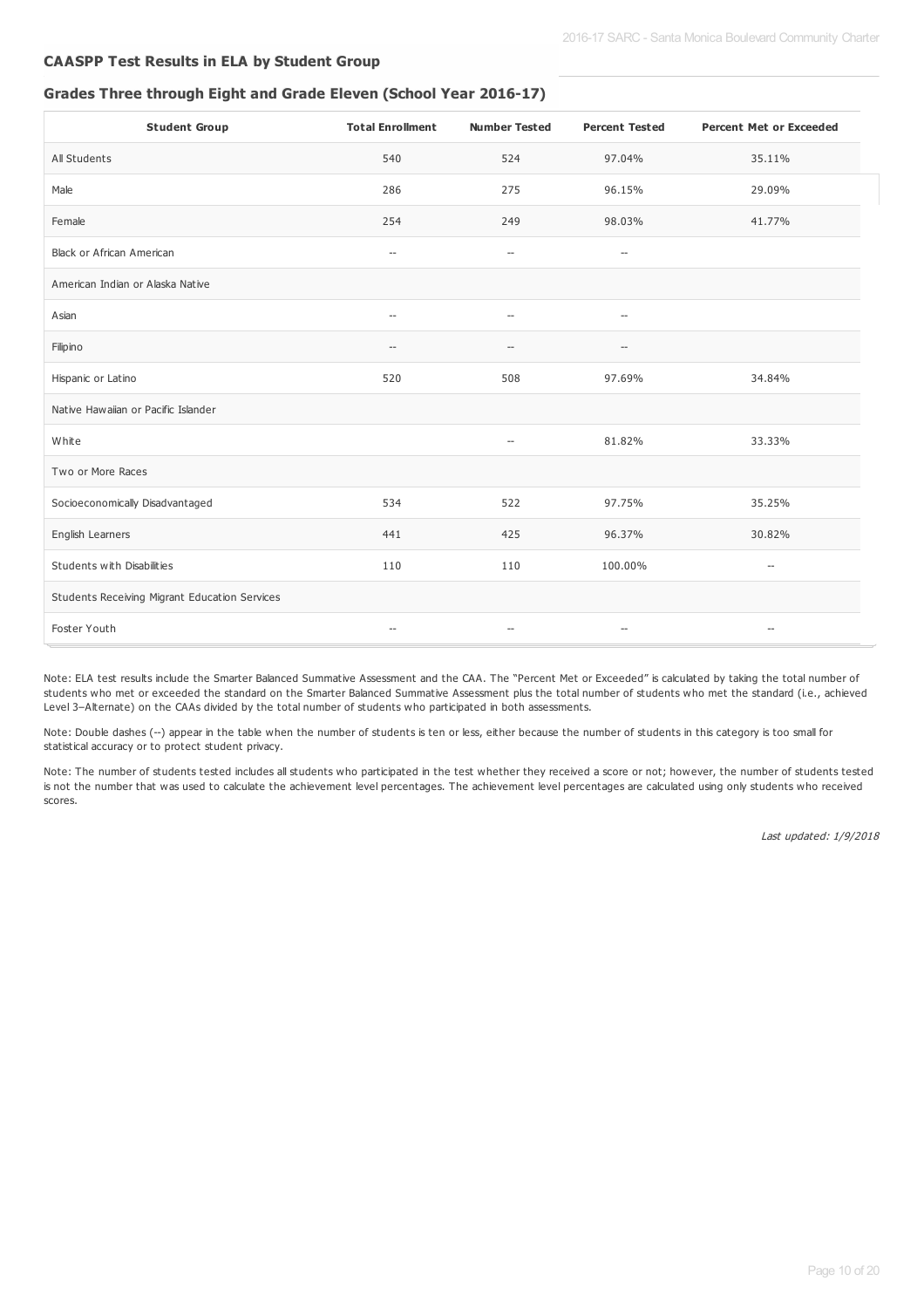### **CAASPP Test Results in Mathematics by Student Group**

#### **Grades Three through Eight and Grade Eleven (School Year 2016-17)**

| <b>Student Group</b>                          | <b>Total Enrollment</b>                             | <b>Number Tested</b>                                | <b>Percent Tested</b>                               | <b>Percent Met or Exceeded</b>     |
|-----------------------------------------------|-----------------------------------------------------|-----------------------------------------------------|-----------------------------------------------------|------------------------------------|
| All Students                                  | 540                                                 | 540                                                 | 100.00%                                             | 30.00%                             |
| Male                                          | 286                                                 | 286                                                 | 100.00%                                             | 32.17%                             |
| Female                                        | 254                                                 | 254                                                 | 100.00%                                             | 27.56%                             |
| Black or African American                     | $\hspace{0.05cm} -\hspace{0.05cm} -\hspace{0.05cm}$ | $\hspace{0.05cm} -\hspace{0.05cm} -\hspace{0.05cm}$ | $\hspace{0.05cm} -\hspace{0.05cm} -\hspace{0.05cm}$ |                                    |
| American Indian or Alaska Native              |                                                     |                                                     |                                                     |                                    |
| Asian                                         | $\overline{\phantom{a}}$                            | $\overline{\phantom{a}}$                            | $\overline{\phantom{a}}$                            |                                    |
| Filipino                                      | $\overline{\phantom{a}}$                            |                                                     | $\overline{\phantom{a}}$                            |                                    |
| Hispanic or Latino                            | 520                                                 | 520                                                 | 100.00%                                             | 29.62%                             |
| Native Hawaiian or Pacific Islander           |                                                     |                                                     |                                                     |                                    |
| White                                         |                                                     |                                                     | 100.00%                                             | 45.45%                             |
| Two or More Races                             |                                                     |                                                     |                                                     |                                    |
| Socioeconomically Disadvantaged               | 534                                                 | 534                                                 | 100.00%                                             | 29.96%                             |
| English Learners                              | 441                                                 | 441                                                 | 100.00%                                             | 26.30%                             |
| Students with Disabilities                    | 110                                                 | 110                                                 | 100.00%                                             | $\hspace{0.05cm} -\hspace{0.05cm}$ |
| Students Receiving Migrant Education Services |                                                     |                                                     |                                                     |                                    |
| Foster Youth                                  | $\hspace{0.05cm} -\hspace{0.05cm}$                  | $\hspace{0.05cm} -\hspace{0.05cm} -\hspace{0.05cm}$ | $-\!$                                               | $\hspace{0.05cm} -\hspace{0.05cm}$ |

Note: Mathematics test results include the Smarter Balanced Summative Assessment and the CAA. The "Percent Met or Exceeded" is calculated by taking the total number of students who met or exceeded the standard on the Smarter Balanced Summative Assessment plus the total number of students who met the standard (i.e., achieved Level 3–Alternate) on the CAAs divided by the total number of students who participated in both assessments.

Note: Double dashes (--) appear in the table when the number of students is ten or less, either because the number of students in this category is too small for statistical accuracy or to protect student privacy.

Note: The number of students tested includes all students who participated in the test whether they received a score or not; however, the number of students tested is not the number that was used to calculate the achievement level percentages. The achievement level percentages are calculated using only students who received scores.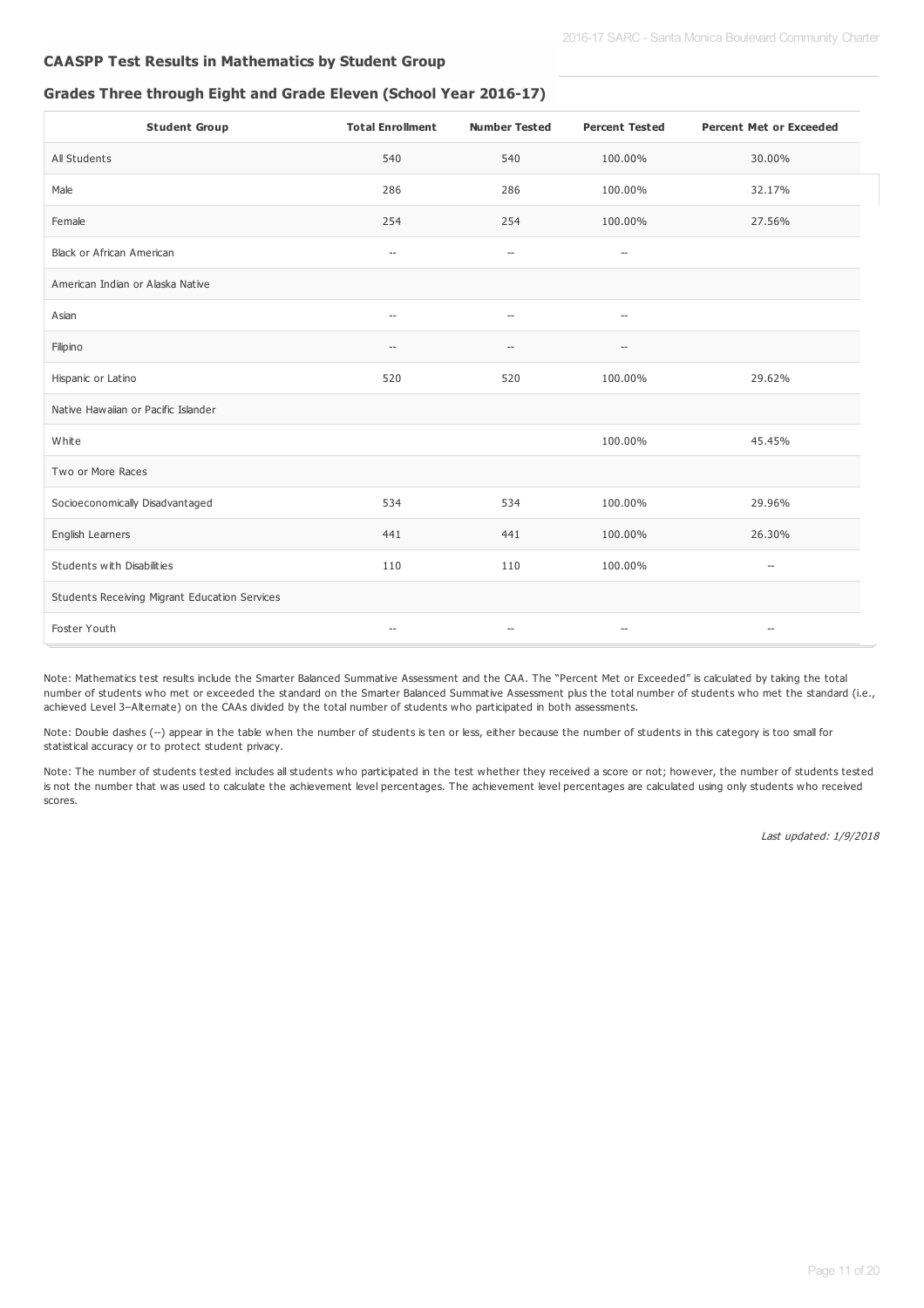#### **CAASPP Test Results in Science for All Students**

### **Grades Five, Eight and Ten**

|                               | Percentage of Students Scoring at Proficient or Advanced |         |         |                 |         |              |
|-------------------------------|----------------------------------------------------------|---------|---------|-----------------|---------|--------------|
|                               | School                                                   |         |         | <b>District</b> |         | <b>State</b> |
| <b>Subject</b>                | 2014-15                                                  | 2015-16 | 2014-15 | 2015-16         | 2014-15 | 2015-16      |
| Science (grades 5, 8, and 10) | 60.0%                                                    | 47.0%   | 46.0%   | 46.0%           | 56%     | 54%          |

Note: Science test results include California Standards Tests (CSTs), California Modified Assessment (CMA), and California Alternate Performance Assessment (CAPA) in grades five, eight, and ten.

Note: Scores are not shown when the number of students tested is ten or less, either because the number of students in this category is too small for statistical accuracy or to protect student privacy.

Note:The 2016-17 data are not available. The California Department of Education is developing a new science assessment based on the Next Generation Science Standards for California Public Schools (CA NGSS). The new California Science Test (CAST) was piloted in spring 2017. The CST and CMA for Science will no longer be administered.

Last updated: 1/9/2018

#### **Career Technical Education Programs (School Year 2016-17)**

N/A

#### Last updated: 1/9/2018

### **Career Technical Education Participation (School Year 2016-17)**

| Measure                                                                                                        | <b>CTE Program Participation</b> |
|----------------------------------------------------------------------------------------------------------------|----------------------------------|
| Number of Pupils Participating in CTE                                                                          |                                  |
| Percent of Pupils Completing a CTE Program and Earning a High School Diploma                                   | --                               |
| Percent of CTE Courses Sequenced or Articulated Between the School and Institutions of Postsecondary Education | $- -$                            |

Last updated: 1/9/2018

### **Courses for University of California (UC) and/or California State University (CSU) Admission**

| <b>UC/CSU Course Measure</b>                                              | Percent |
|---------------------------------------------------------------------------|---------|
| 2016-17 Pupils Enrolled in Courses Required for UC/CSU Admission          | $0.0\%$ |
| 2015-16 Graduates Who Completed All Courses Required for UC/CSU Admission | $0.0\%$ |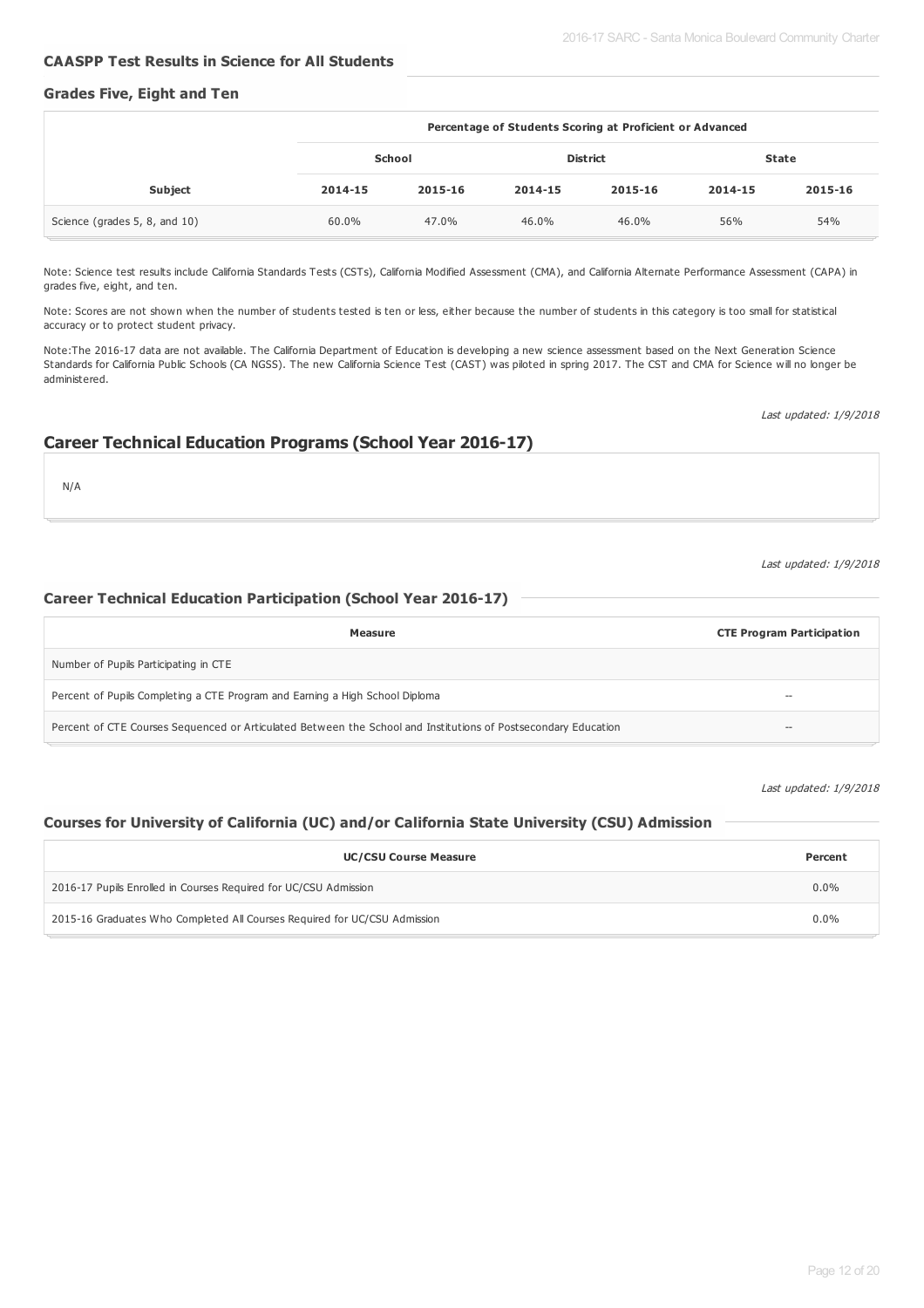# **State Priority: Other Pupil Outcomes**

The SARC provides the following information relevant to the State priority: Other Pupil Outcomes (Priority 8):

Pupil outcomes in the subject area of physical education

#### **California Physical Fitness Test Results (School Year 2016-17)**

|                    | <b>Percentage of Students Meeting Fitness Standards</b> |                                      |                              |  |  |  |  |
|--------------------|---------------------------------------------------------|--------------------------------------|------------------------------|--|--|--|--|
| <b>Grade Level</b> | <b>Four of Six Fitness Standards</b>                    | <b>Five of Six Fitness Standards</b> | Six of Six Fitness Standards |  |  |  |  |
|                    | 18.8%                                                   | 23.6%                                | 8.3%                         |  |  |  |  |

Note: Percentages are not calculated when the number of students tested is ten or less, either because the number of students in this category is too small for statistical accuracy or to protect student privacy.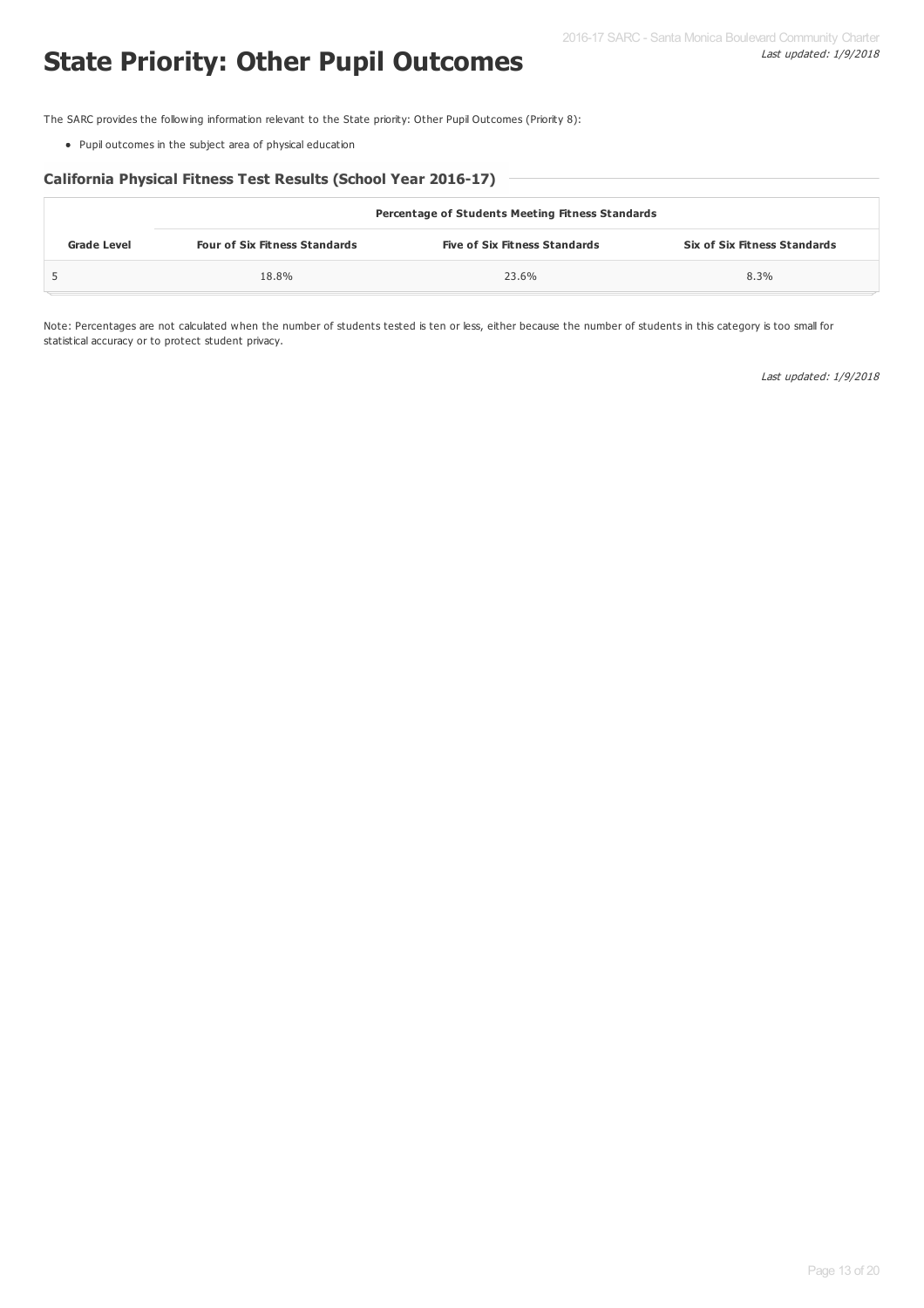# **State Priority: Parental Involvement**

The SARC provides the following information relevant to the State priority: Parental Involvement (Priority 3):

Efforts the school district makes to seek parent input in making decisions for the school district and each schoolsite

## **Opportunities for Parental Involvement (School Year 2017-18)**

SMBCCS has an extremely active and involved community of parents. The school encourages parent involvement on a high level. SMBCCS recently renovated and relocated the parent center to share school property. The Parent Center provides parents classes in ESL Levels I, II, & III, Health, Citizenship, GED, and Technology. The school also holds monthly meetings with parents to discuss student, parent, and school needs. The school has a parent committee which is represented on the school's governing board, the highest decision-making body at the school. In addition, parents have the opportunity to become members of the School Site Council. Parents help design parent education courses, help organize community activities, recruit volunteers, support the Parent Center, help organize community fairs, participate in Parent Orientation meetings, and participate in the SMBCCS Open House.

# **State Priority: Pupil Engagement**

Last updated: 1/9/2018

The SARC provides the following information relevant to the State priority: Pupil Engagement (Priority 5):

- High school dropout rates; and
- High school graduation rates

### **Dropout Rate and Graduation Rate (Four-Year Cohort Rate)**

|                        | School  |         |         |         | <b>District</b> |         | <b>State</b> |         |         |
|------------------------|---------|---------|---------|---------|-----------------|---------|--------------|---------|---------|
| <b>Indicator</b>       | 2013-14 | 2014-15 | 2015-16 | 2013-14 | 2014-15         | 2015-16 | 2013-14      | 2014-15 | 2015-16 |
| Dropout Rate           | $0.0\%$ | 0.0%    | 0.0%    | $0.0\%$ | $0.0\%$         | $0.0\%$ | 11.5%        | 10.7%   | 9.7%    |
| <b>Graduation Rate</b> | $0.0\%$ | 0.0%    | 0.0%    | 70.2%   | 72.2%           | 77.3%   | 81.0%        | 82.3%   | 83.8%   |

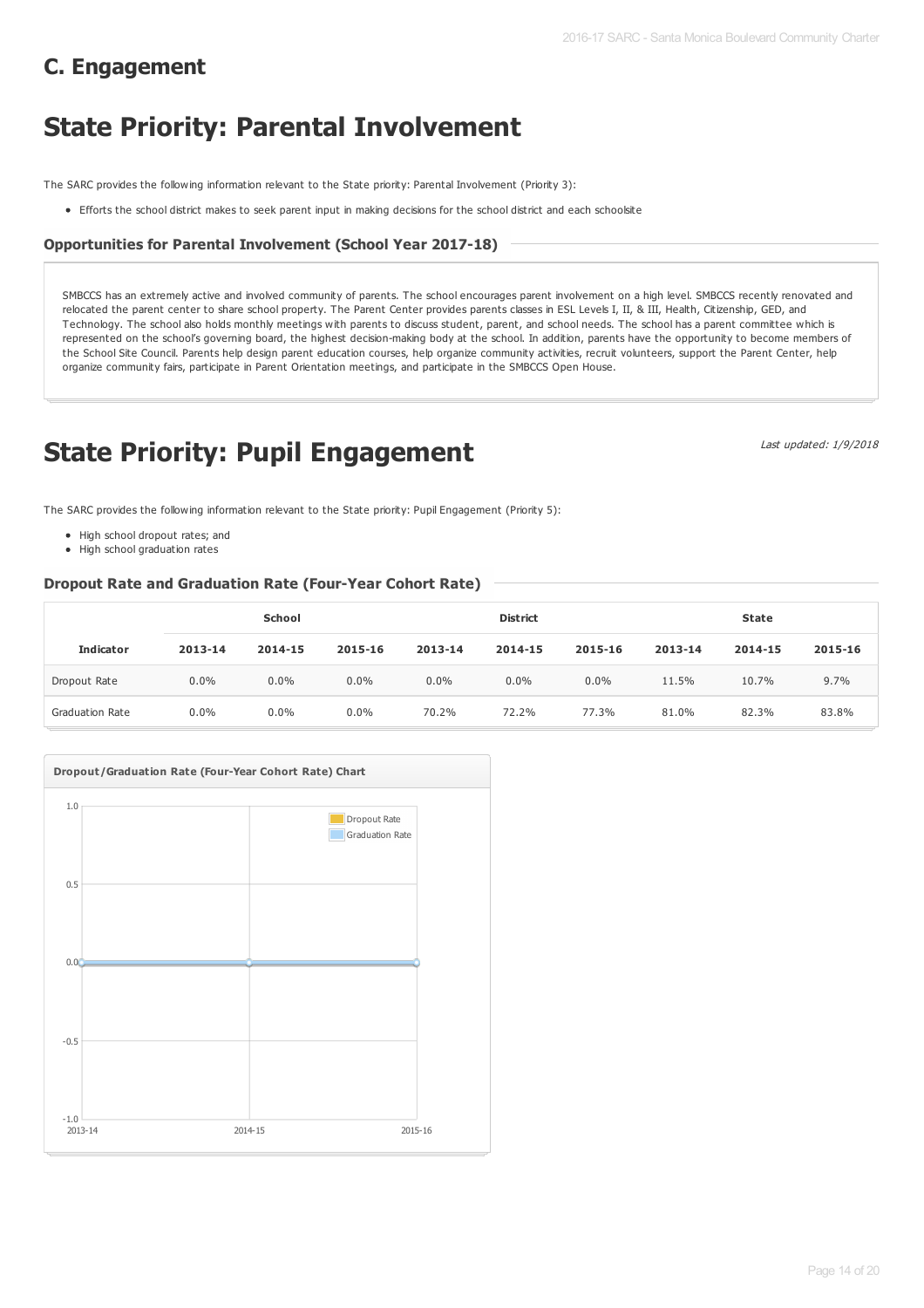# **State Priority: School Climate**

The SARC provides the following information relevant to the State priority: School Climate (Priority 6):

- Pupil suspension rates;
- Pupil expulsion rates; and
- Other local measures on the sense of safety

#### **Suspensions and Expulsions**

|             | School  |         |         |                                                     | <b>District</b>   |                   | <b>State</b> |         |         |
|-------------|---------|---------|---------|-----------------------------------------------------|-------------------|-------------------|--------------|---------|---------|
| Rate        | 2014-15 | 2015-16 | 2016-17 | 2014-15                                             | 2015-16           | 2016-17           | 2014-15      | 2015-16 | 2016-17 |
| Suspensions | 0.4%    | 0.1%    | $0.0\%$ | $\hspace{0.05cm} -\hspace{0.05cm} -\hspace{0.05cm}$ | $\hspace{0.05cm}$ | $\hspace{0.05cm}$ | 3.8%         | 3.7%    | 3.7%    |
| Expulsions  | $0.0\%$ | $0.0\%$ | $0.0\%$ | $\hspace{0.05cm} \cdots$                            | $\hspace{0.05cm}$ | $\hspace{0.05cm}$ | 0.1%         | 0.1%    | 0.1%    |





#### Last updated: 1/9/2018

### **School Safety Plan (School Year 2017-18)**

Santa Monica Blvd. Community Charter School (SMBCCS) follows the established standards of health and safety as commonly practiced in California public schools according to the California Education Code and California Health and Safety Coed, including Education Codes 44237, 45125.1 and 45122.1. All city, county and state building codes are also followed. To secure our campus, a full-time security employee patrols the campus and surrounding perimeter daily. Additionally, a security guard patrols the campus after the regular workday and on weekends. The school has an intrusion alarm with sensors in all classrooms, offices and supply areas. The result is a campus that is secure 24-hours a day, 7-days a week.

Students are supervised at all times by administration and supervision staff when on the yard and routinely participates in monthly emergency drills to ensure students and staff are aware of appropriate procedures in case of emergency. A school nurse serves students on a regular full-time basis. The Parent Center provides some on-site health and social services to our students and their families, and offers services and classes requested by the school community. The SMBCCS Safety Plan is reviewed yearly and revised as needed through input from all stakeholders. It is maintained in the Main Office. All emplovees are fingerprinted and cleared through the Department of Justice as required by Education Code 44237, and are required to provide a negative TB test result no more than 60 days prior to their first day of work.

In addition to the ongoing and daily review of school facilities by the facilities plant manager and administrator of operations, SMBCCS is a member of ASCIP and participates in periodic health and safety reviews of the entire campus as part of ASCIP's risk management program. Risk managers inspect all interior and exterior areas of the school including playground equipment, asphalt, cement, food service areas (kitchen and lunch pavilion), custodial storage areas and office (including areas for storage of hazardous materials). The Illness and Injury Prevention Program is regularly updated and a summary of the program is posted in the workplace. The procedures that SMBCCS follows to ensure the health and safety of pupils and staff includes the requirement that each employee of the school furnish the school with a criminal record summary as described in §44237 [Education Code §47605(b)(5)(F)].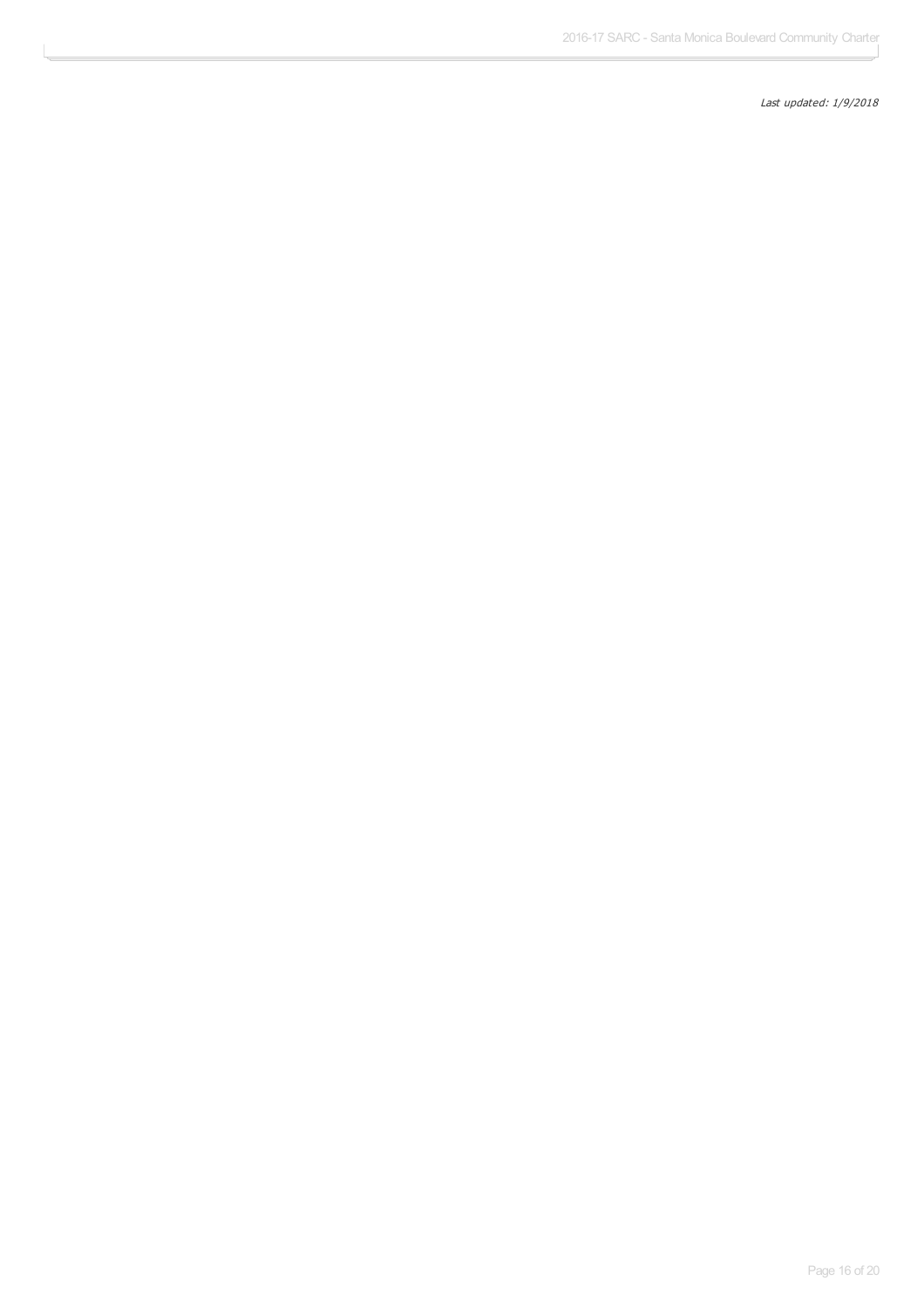# **D. Other SARC Information**

The information in this section is required to be in the SARC but is not included in the state priorities for LCFF.

#### **Federal Intervention Program (School Year 2017-18)**

| <b>Indicator</b>                                    | School    | <b>District</b> |
|-----------------------------------------------------|-----------|-----------------|
| Program Improvement Status                          | Not in PI | In PI           |
| First Year of Program Improvement                   |           | 2004-2005       |
| Year in Program Improvement                         |           | Year 3          |
| Number of Schools Currently in Program Improvement  | N/A       | 642             |
| Percent of Schools Currently in Program Improvement | N/A       | 69.0%           |

#### Last updated: 1/9/2018

### **Average Class Size and Class Size Distribution (Elementary)**

|                    | 2014-15                   |              |                     | 2015-16     |                               |                |                     | 2016-17     |                        |                |                     |              |
|--------------------|---------------------------|--------------|---------------------|-------------|-------------------------------|----------------|---------------------|-------------|------------------------|----------------|---------------------|--------------|
|                    |                           |              | Number of Classes * |             |                               |                | Number of Classes * |             |                        |                | Number of Classes * |              |
| <b>Grade Level</b> | <b>Average Class Size</b> | $1 - 20$     | $21 - 32$           | $33+$       | Average Class Size 1-20 21-32 |                |                     |             | 33+ Average Class Size | $1 - 20$       | $21 - 32$           | $33+$        |
| К                  | 24.0                      | $\mathbf 0$  | 6                   | $\mathbf 0$ | 22.0                          | $\mathbf{1}$   | $\overline{7}$      | $\mathbf 0$ | 231.0                  | $\mathbf 0$    | $\overline{7}$      | 2            |
| 1                  | 23.0                      | $\mathbf 0$  | $\overline{7}$      | $\mathbf 0$ | 19.0                          | $\mathbf{1}$   | 5                   | $\mathbf 0$ | 20.0                   | $\overline{2}$ | 5                   | $\mathbf 0$  |
| 2                  | 24.0                      | $\mathbf 0$  | 5                   | $\mathbf 0$ | 20.0                          | $\mathbf{1}$   | $\overline{7}$      | $\mathbf 0$ | 20.0                   | 2              | $\overline{4}$      | $\Omega$     |
| 3                  | 23.0                      | $\mathbf 0$  | 6                   | $\mathbf 0$ | 19.0                          | $\mathbf{1}$   | 6                   | $\mathbf 0$ | 20.0                   | $\mathbf{1}$   | $\overline{7}$      | $\mathbf 0$  |
| $\overline{4}$     | 27.0                      | $\mathbf 0$  | 5                   | $\mathbf 0$ | 20.0                          | $\overline{2}$ | 5                   | $\mathsf 0$ | 18.0                   | $\overline{2}$ | 6                   | $\mathbf 0$  |
| 5                  | 24.0                      | $\mathbf 0$  | 6                   | $\mathbf 0$ | 20.0                          | $\overline{2}$ | 5                   | $\mathbf 0$ | 62.0                   | $\mathbf{1}$   | 5                   | $\mathbf{1}$ |
| 6                  | 21.0                      | 1            | 3                   | $\mathbf 0$ | 20.0                          | $\mathbf{1}$   | 3                   | $\mathbf 0$ | 20.0                   | $\mathbf{1}$   | 3                   | $\mathbf 0$  |
| Other              | 8.0                       | $\mathbf{1}$ | $\mathbf 0$         | $\mathbf 0$ | 0.0                           | $\mathbf 0$    | $\mathbf 0$         | $\mathbf 0$ | 0.0                    | $\mathbf 0$    | $\mathbf 0$         | $\Omega$     |

\* Number of classes indicates how many classes fall into each size category (a range of total students per class).

#### Last updated: 1/9/2018

#### **Academic Counselors and Other Support Staff (School Year 2016-17)**

| <b>Title</b>                                        | Number of FTE* Assigned to School | Average Number of Students per Academic Counselor |
|-----------------------------------------------------|-----------------------------------|---------------------------------------------------|
| Academic Counselor                                  |                                   |                                                   |
| Counselor (Social/Behavioral or Career Development) | 1.0                               | N/A                                               |
| Library Media Teacher (Librarian)                   |                                   | N/A                                               |
| Library Media Services Staff (Paraprofessional)     | 1.0                               | N/A                                               |
| Psychologist                                        | 1.0                               | N/A                                               |
| Social Worker                                       |                                   | N/A                                               |
| Nurse                                               | 1.0                               | N/A                                               |
| Speech/Language/Hearing Specialist                  | 1.0                               | N/A                                               |
| Resource Specialist (non-teaching)                  | 4.0                               | N/A                                               |
| Other                                               | 4.0                               | N/A                                               |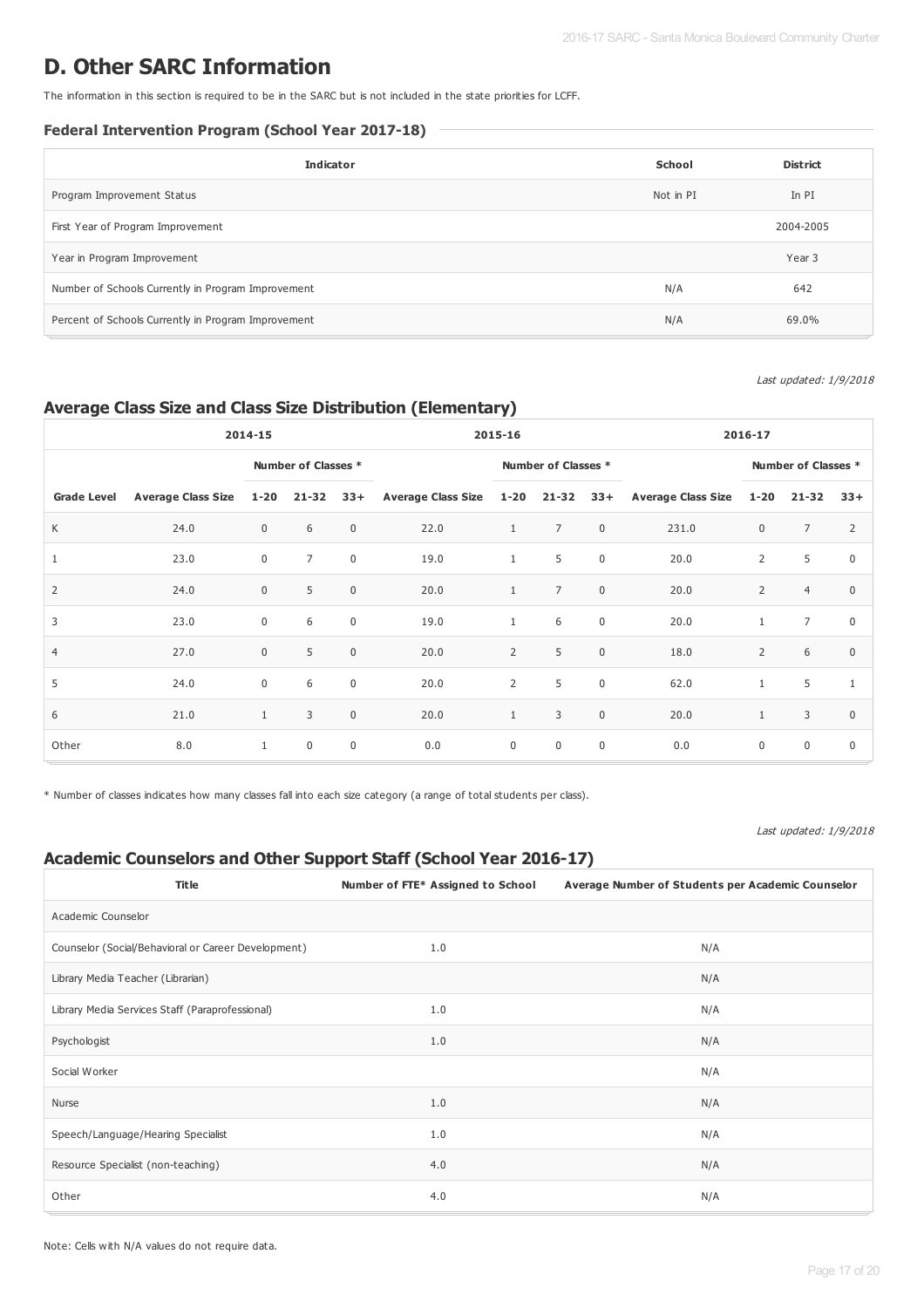\*One Full Time Equivalent (FTE) equals one staff member working full time; one FTE could also represent two staff members who each work 50 percent of full time.

Last updated: 1/9/2018

## **Expenditures Per Pupil and School Site Teacher Salaries (Fiscal Year 2015-16)**

| Level                                         | <b>Total Expenditures Per Pupil</b> | <b>Expenditures Per Pupil</b><br>(Restricted) | <b>Expenditures Per Pupil</b><br>(Unrestricted) | <b>Average Teacher Salary</b> |
|-----------------------------------------------|-------------------------------------|-----------------------------------------------|-------------------------------------------------|-------------------------------|
| School Site                                   | \$11385.0                           | \$1745.0                                      | \$9640.0                                        | \$69389.0                     |
| District                                      | N/A                                 | N/A                                           | \$7909.0                                        | \$73658.0                     |
| Percent Difference - School Site and District | N/A                                 | N/A                                           | 19.7%                                           | $-6.0\%$                      |
| State                                         | N/A                                 | N/A                                           | \$6574.0                                        | \$79228.0                     |
| Percent Difference - School Site and State    | N/A                                 | N/A                                           | 37.8%                                           | $-13.2%$                      |

Note: Cells with N/A values do not require data.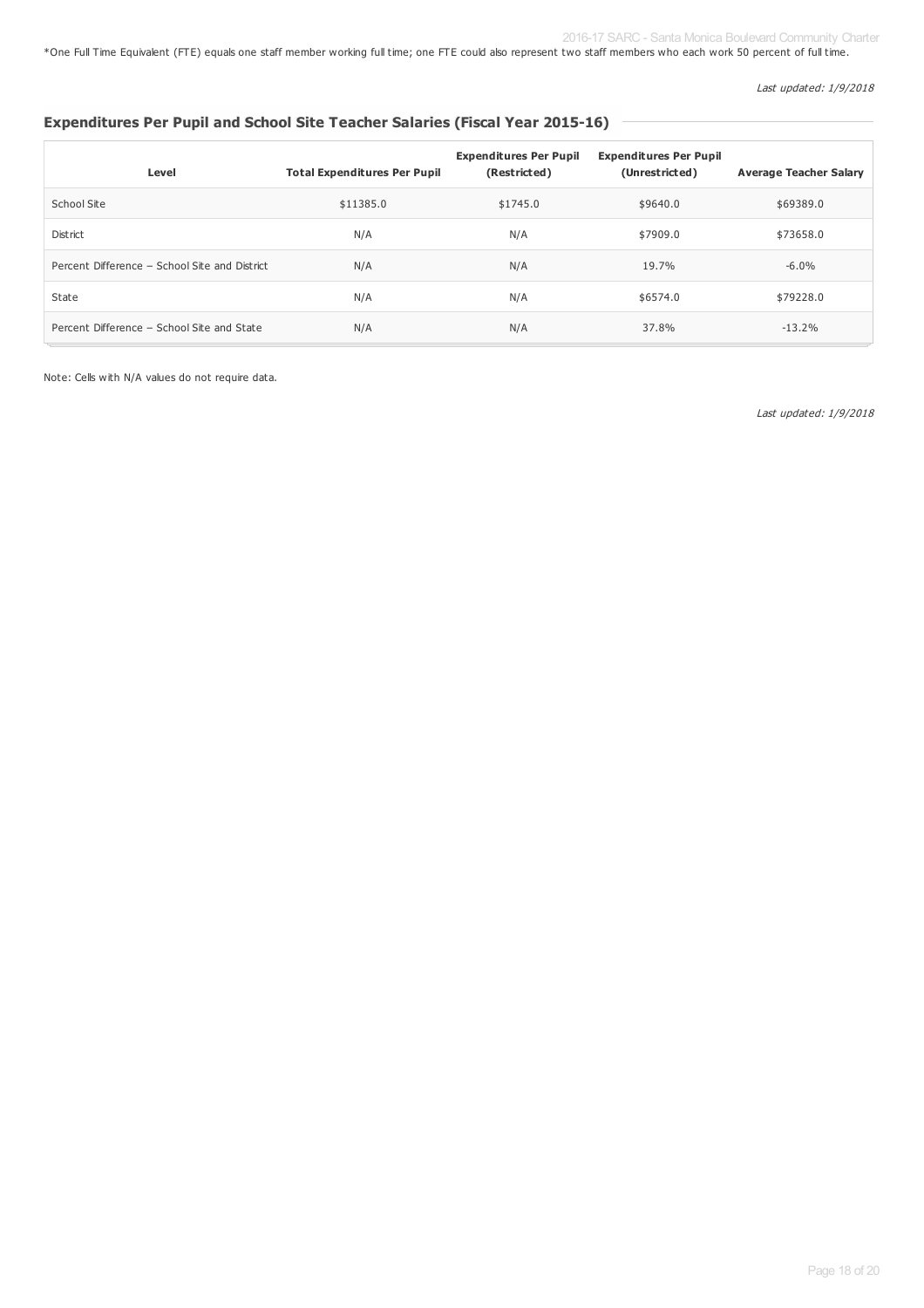#### **Types of Services Funded (Fiscal Year 2016-17)**

A variety of supplemental programs and services are available at the school site such as science and music specialists who work with all grade levels weekly. After school programs include the school-funded afterschool playground, LA's BEST, the Youth Policy Institute with additional support through LA Promise Neighborhoods.

Additional support staff includes a full-time psychologist, school counselor, speech and language therapist, and a Parent Center Director.

Three-hour paraprofessionals support the instructional program in most classrooms daily. A full-time technology specialist services the over 150 computers in classrooms.

Last updated: 1/9/2018

#### **Teacher and Administrative Salaries (Fiscal Year 2015-16)**

| Category                                      | <b>District Amount</b> | <b>State Average For Districts In Same Category</b> |
|-----------------------------------------------|------------------------|-----------------------------------------------------|
| Beginning Teacher Salary                      | \$43,913               | \$47,808                                            |
| Mid-Range Teacher Salary                      | \$70,141               | \$73,555                                            |
| Highest Teacher Salary                        | \$87,085               | \$95,850                                            |
| Average Principal Salary (Elementary)         | \$116,684              | \$120,448                                           |
| Average Principal Salary (Middle)             | \$131,969              | \$125,592                                           |
| Average Principal Salary (High)               | \$133,725              | \$138,175                                           |
| Superintendent Salary                         | \$350,000              | \$264,457                                           |
| Percent of Budget for Teacher Salaries        | 32.0%                  | 35.0%                                               |
| Percent of Budget for Administrative Salaries | 5.0%                   | 5.0%                                                |

For detailed information on salaries, see the CDE Certificated Salaries & Benefits Web page at <http://www.cde.ca.gov/ds/fd/cs/>.





Last updated: 1/9/2018

#### **Professional Development**